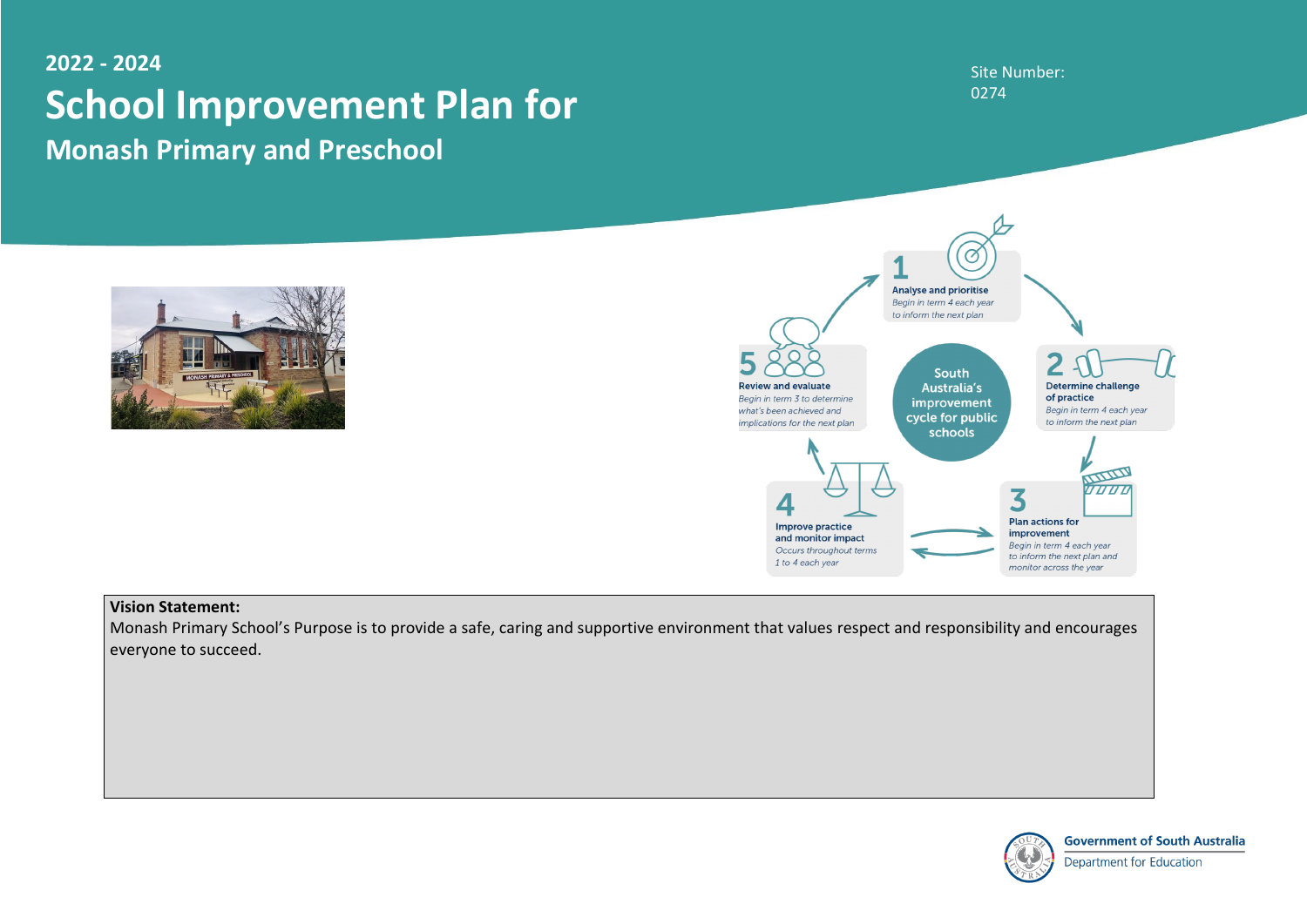## **2022 – 2024 School Improvement Plan for Monash Primary and Preschool**

#### **Completing the template:**

- The document will open as 'Read Only' so will need to be saved prior to editing
- Note that Steps 1, 2 and your Actions in Step 3 will auto -populate in the corresponding sections in Steps 4 and 5 of the template once you have completed them.
- Once you have typed in your ESR Directions next to Goal 1 they will auto-populate to the corresponding section for the other two goals in the template.

Complete every step - [The School Improvement Planning Handbook](https://edi.sa.edu.au/educating/school-improvement/about-school-improvement/planning-templates-and-resources) explains how to do this. In addition, your Local Education Team will provide support.

- Complete Steps 1 to 3 during Term 4 and send the Template to your Education Director by Friday Week 9, Term 4 (10 December 2021).
- Once approved, Copy your Goals, Targets, Challenge of Practice and Student Success Criteria to the Summary Page.
- Once endorsed by Education Director and Governing Council Chairperson, publish your Summary page on your school website by Friday of Week 4, Term 1 (25 February 2022).
- Use the template regularly throughout the year to capture your Step 4 work (Improve practice and monitor impact).
- Use the template in Term 4 of each year to capture Step 5 work (Review and evaluate).
- Your School Improvement Plan will be current for 2022 to 2024 and should be updated in Term 4 each year.

For further information and advice, contact: Review, Improvement and Accountability Phone: 8226 1284 education.RIA@sa.gov.au

to inform the next plan

**South Australia's** improvement cycle for public schools



Improve practice and monitor impact Occurs throughout terms 1 to 4 each year

Jeview and evaluat

Begin in term 3 to determine

implications for the next plan

what's been achieved and



monitor across the year



**Government of South Australia** 

Department for Education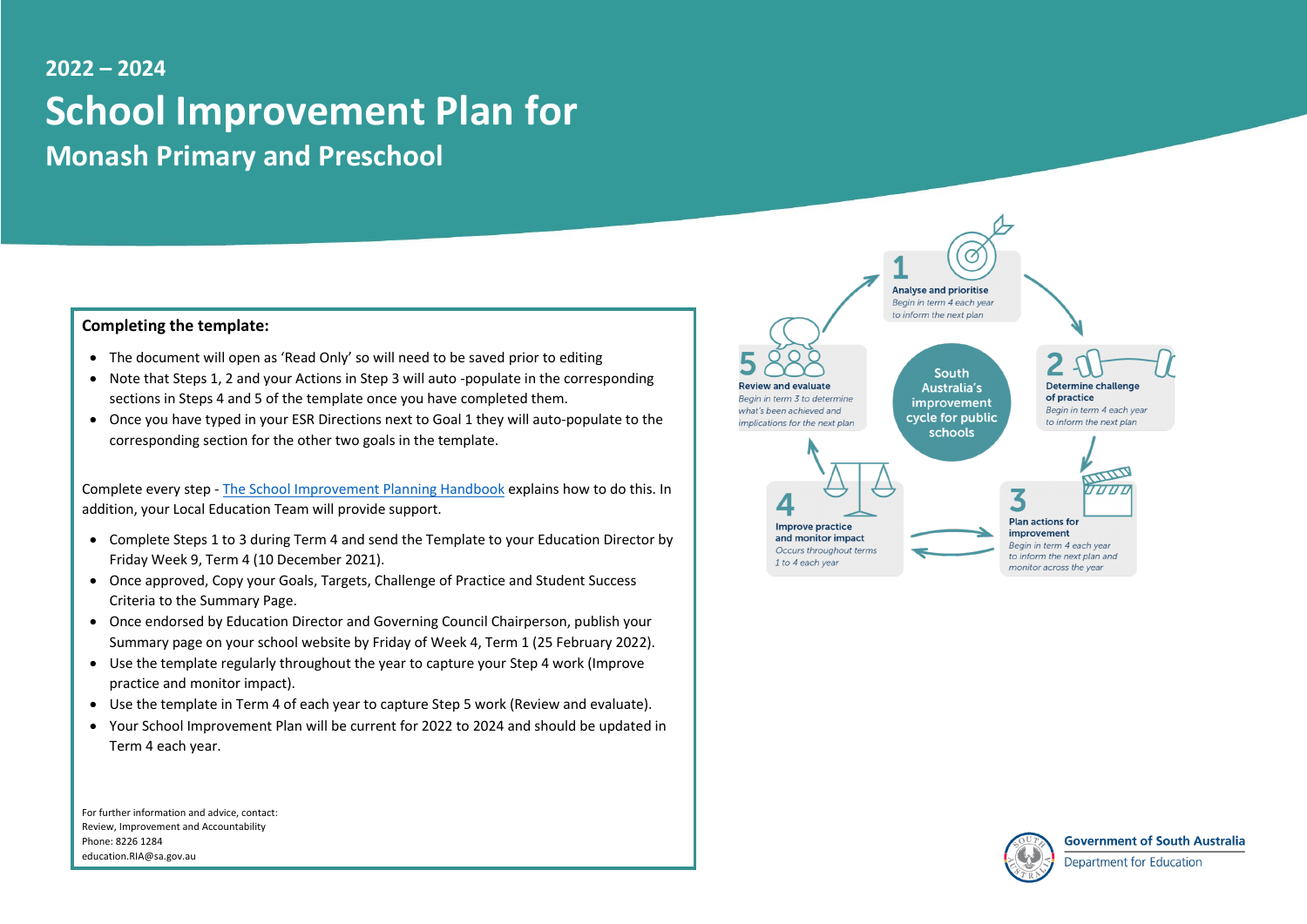| $\circled{S}$ STEP 1 Analyse and Prioritise                                                                                                                                                                                                                                                                                                                    |                                  | <b>Site name: Monash Primary and Preschool</b>                                                                                                                                                                                                                                                                                                                                                                                                                                                                                                                               |                           |
|----------------------------------------------------------------------------------------------------------------------------------------------------------------------------------------------------------------------------------------------------------------------------------------------------------------------------------------------------------------|----------------------------------|------------------------------------------------------------------------------------------------------------------------------------------------------------------------------------------------------------------------------------------------------------------------------------------------------------------------------------------------------------------------------------------------------------------------------------------------------------------------------------------------------------------------------------------------------------------------------|---------------------------|
| Goal 1: To improve student achievement in numeracy.                                                                                                                                                                                                                                                                                                            |                                  | <b>ESR Directions:</b><br>Ensure collective staff understanding and consistent import<br>practice, by strengthening processes which strategically<br>evaluate and review the improvement agenda.<br>Ensure daily intellectual stretch and challenge for all stu<br>implement consistent and effective pedagogical practice<br>student progress, to design and deliver differentiated le<br>Strengthen student agency, by building teachers' skills in<br>assessment and feedback with students, in order for the<br>SMARTAR learning goals, as self-drivers in their own imp |                           |
| <b>Target 2022:</b>                                                                                                                                                                                                                                                                                                                                            | 2023:                            |                                                                                                                                                                                                                                                                                                                                                                                                                                                                                                                                                                              | 2024:                     |
| • Year 2: 13/17 (80%) achieve at or above SEA in PAT-M and A-E<br>grades.<br>Year 3: 5/12 (42%) achieve high band NAPLAN numeracy.<br>Year 4: 100% improve their percentage of number questions<br>correct in PAT-M.<br>Year 5: 3/9 (33%) achieve high band NAPLAN numeracy.<br>Year 6: 100% improve their percentage of number questions<br>correct in PAT-M. | Click or tap here to enter text. |                                                                                                                                                                                                                                                                                                                                                                                                                                                                                                                                                                              | Click or tap here to ente |
| $\bigcap_{n=0}^{\infty}$ CTED 2 Challongo of practice                                                                                                                                                                                                                                                                                                          |                                  |                                                                                                                                                                                                                                                                                                                                                                                                                                                                                                                                                                              |                           |

#### **STEP 2 Challenge of practice**

#### **Challenge of Practice:**

**If we apply a rigorous approach to using formative assessment feedback to inform differentiated teaching and learning, we will improve student achievement in mathematics.**

**Student Success Criteria** (what students know, do, and understand):

- **When we talk with students, they will explain what they have learned and their next learning steps (achievement and progress), using evidence from work samples and teacher feedback.**
- **When we observe students and analyse work samples/assessments, they will apply number sense and strategies for counting and representing numbers:** 
	- o **Rec – use counting strategies to solve problems using manipulatives**
	- o **Year 1 – carry out simple additions and subtractions using counting strategies**
	- o **Year 2 – perform simple addition and subtraction calculations using a range of strategies**
	- o **Year 3 – solve problems using efficient strategies for multiplication, with and without the use of digital technology**
	- o **Year 4 – choose appropriate strategies for calculations involving multiplication and division, with and without the use of digital technology**
	- o **Year 5 – solve simple problems involving the four operations using a range of strategies, including strategies that use digital technology**
	- o **Year 6 – solve problems that involve all four operations with whole numbers, solve problems involving the addition and subtraction of related fractions**

plementation of the identified challenges of and continuously connect, drive, monitor,

Idents by strengthening teachers' capacity to e, including tracking and monitoring individual earning.

In regularly sharing learning progressions, em to benchmark their learning and set provement.

er text.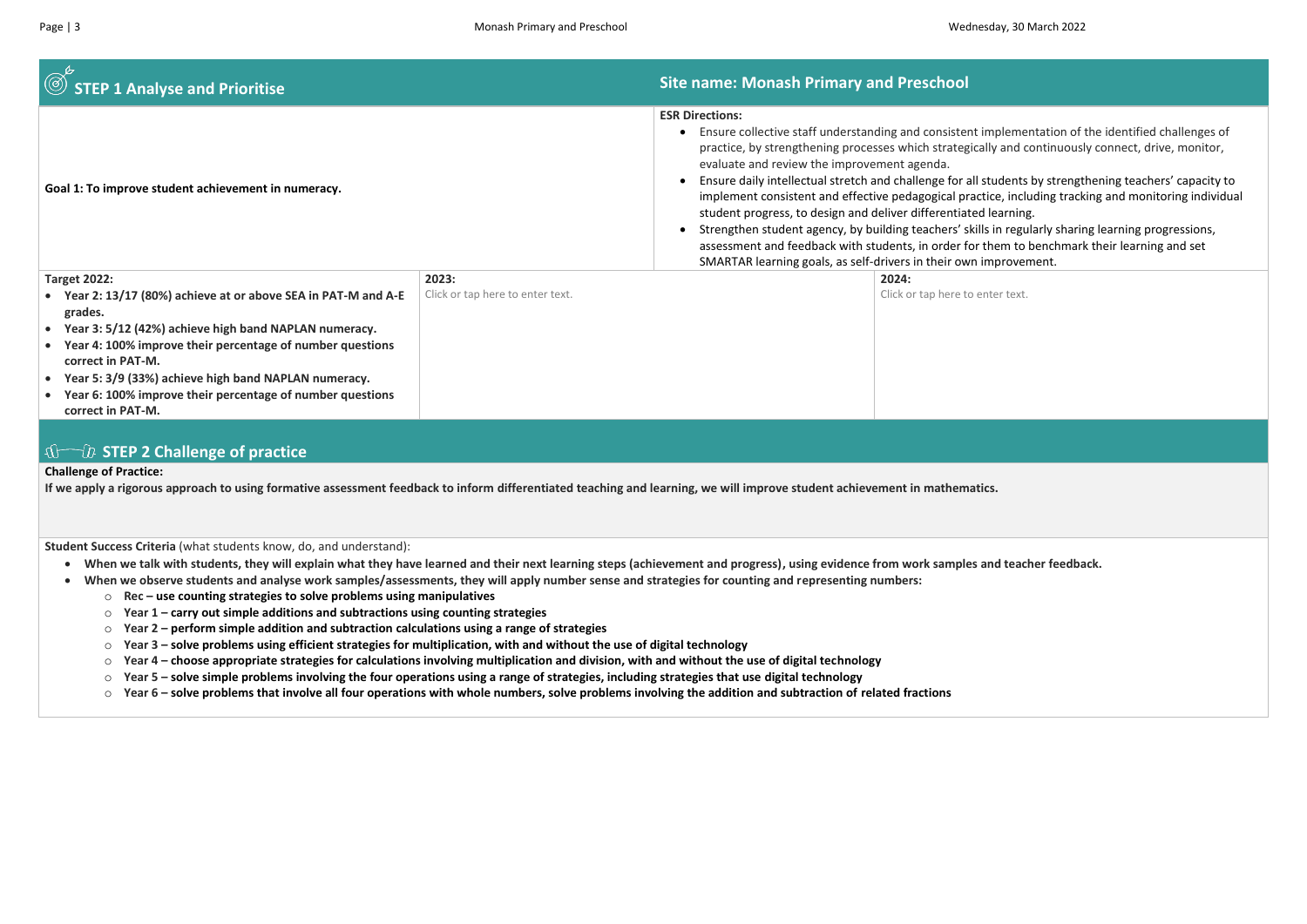|                             | <b>Resources</b>                                                                                                                                 |
|-----------------------------|--------------------------------------------------------------------------------------------------------------------------------------------------|
| ext<br>٦<br>, 3, 4.<br>:aff |                                                                                                                                                  |
| nd<br>olan,                 |                                                                                                                                                  |
| at the<br>the               |                                                                                                                                                  |
| cific<br>imes               | DfE Scope and Sequence<br>AC Mathematics curriculum units of<br>work and planning documents                                                      |
| dard                        | Big Ideas in Number resources, best<br>advice papers<br>Van de Walle text<br>Big Ideas in Number diagnostic tools<br><b>Essential Assessment</b> |
| ınd                         | PAT-M data and resource centre<br>Numeracy progressions<br>Numeracy guidebooks (particularly                                                     |
| s and<br>cess<br>Term       | Shift Gear)<br>Teaching Sprints - Agile Leadership<br>resources<br><b>Curriculum Lead and Lead Teacher</b><br><b>Improvement Coach</b>           |
| from                        | AITSL standards and observation tools                                                                                                            |
| ork                         |                                                                                                                                                  |

| Page   4                                                                                                                                                                                     | Monash Primary and Preschool                                                                                                                                                                                                                             | Wednesday, 30 March 2022                                                                                                                                                                                                                                                                                                                                                                                                                                                                                                                                                                                                                                                                                                                                                          |                                                                                                                                                                                                                                                                                                                         |
|----------------------------------------------------------------------------------------------------------------------------------------------------------------------------------------------|----------------------------------------------------------------------------------------------------------------------------------------------------------------------------------------------------------------------------------------------------------|-----------------------------------------------------------------------------------------------------------------------------------------------------------------------------------------------------------------------------------------------------------------------------------------------------------------------------------------------------------------------------------------------------------------------------------------------------------------------------------------------------------------------------------------------------------------------------------------------------------------------------------------------------------------------------------------------------------------------------------------------------------------------------------|-------------------------------------------------------------------------------------------------------------------------------------------------------------------------------------------------------------------------------------------------------------------------------------------------------------------------|
| <b>RITUATE</b><br><i>U U U U</i><br><b>STEP 3 Plan actions for improvement</b>                                                                                                               |                                                                                                                                                                                                                                                          |                                                                                                                                                                                                                                                                                                                                                                                                                                                                                                                                                                                                                                                                                                                                                                                   |                                                                                                                                                                                                                                                                                                                         |
| <b>Actions</b>                                                                                                                                                                               | <b>Timeline</b>                                                                                                                                                                                                                                          | <b>Roles &amp; Responsibilities</b>                                                                                                                                                                                                                                                                                                                                                                                                                                                                                                                                                                                                                                                                                                                                               | <b>Resources</b>                                                                                                                                                                                                                                                                                                        |
| Each teacher will build and extend their capacity to teach number<br>sense sequentially.                                                                                                     | PLTs three times per term<br>(Weeks 3, 6, 9)<br>Staff meetings twice per<br>term<br>Week 0 for curriculum<br>mapping/planning                                                                                                                            | Teachers will engage in professional learning (based on Van de Walle text<br>and Big Ideas in Number) during staff meetings and PLTs facilitated by<br>leadership.<br>Teachers will map the maths curriculum across the year and provide an<br>$\bullet$<br>overview to leadership by Week 3 Term 1, updated in Week 2 Terms 2, 3, 4.<br>Leaders will support teachers to plan the curriculum during PLTs and staff<br>$\bullet$<br>meetings, working collaboratively to support multi-year level classes and<br>using the DfE units of work.<br>Teachers will provide small group interventions on a needs basis and<br>regularly review student progress.<br>Teachers will adapt learning in response to student progress - assess, plan,<br>$\bullet$<br>teach, track, adjust. |                                                                                                                                                                                                                                                                                                                         |
| Each teacher will build and extend their capacity to clarify and<br>share learning goals and provide feedback that moves the learning<br>forward.                                            | <b>Essential Assessment data</b><br>collected as needed<br>Student conferences by<br>Weeks 5 and 9 each term<br>PLTs three times per term<br>(Weeks 3, 6, 9)                                                                                             | Teachers will use Essential Assessment data with students to share what the<br>student has achieved and their next learning steps during student<br>conferences at least twice per term.<br>Teachers will use the embedded formative assessment strategies from the<br>units of work to gather feedback and address student misconceptions.<br>Teachers will share with colleagues how they use small amounts of specific<br>$\bullet$<br>feedback and learning goals with students during PLT meetings three times<br>per term.                                                                                                                                                                                                                                                  | DfE Scope and Sequen<br><b>AC Mathematics curric</b><br>work and planning doc                                                                                                                                                                                                                                           |
| Each teacher will build and extend their capacity to use formative<br>assessment evidence to track and monitor student progress.                                                             | Diagnostic tests by Week 5<br>PAT-M analysis in Week 0,<br>completed by end Week 3<br><b>Essential Assessment data</b><br>collected as needed<br>Numeracy progressions at 1<br>staff meeting, 2 PLTs per<br>term<br>Instructions rounds once<br>per term | Teachers will complete BliN diagnostic testing for students below standard<br>in 2021 by end Week 5 Term 1.<br>Teachers will analyse PAT-M (number) data to identify trends in<br>misconceptions and plan in PLTs/with Improvement Coach to address<br>misconceptions.<br>Teachers will use Essential Assessment to track and monitor progress and<br>$\bullet$<br>plan accordingly.<br>Teachers will map student progress data on the numeracy progressions and<br>$\bullet$<br>share at staff meeting once per term and PLTs twice per term.<br>Leaders will gather evidence (through instructional rounds) against success<br>$\bullet$<br>criteria once per term (Week 7 Term 1, Week 5 Terms 2 and 3, Week 4 Term<br>4) and share findings at staff meeting once per term.   | Big Ideas in Number re<br>advice papers<br>Van de Walle text<br>$\bullet$<br>Big Ideas in Number di<br><b>Essential Assessment</b><br>PAT-M data and resour<br>Numeracy progression<br>Numeracy guidebooks<br>Shift Gear)<br>Teaching Sprints - Agil<br>resources<br>Curriculum Lead and Lo<br><b>Improvement Coach</b> |
| Each teacher will clearly identify a personal goal in their PDP to<br>improve their content knowledge to better target instruction,<br>personalise learning and drive professional learning. | PDP planning at 1 staff<br>meeting in Term 1<br>1:1 PDP meeting with line<br>manager by Week 9 Term 1<br>1:1 PDP meeting with line<br>manager by Week 10 Term                                                                                            | • Teachers will bring evidence of student misconceptions/learning gaps from<br>Essential Assessment, diagnostic tests and PAT-M to goal setting PDP<br>sessions in Term 1.<br>Leaders will support teachers to reflect on their practice against AITSL<br>$\bullet$<br>standards and gather evidence to inform goal setting.<br>Leaders will support teachers to access relevant learning through<br>$\bullet$<br>Improvement Coach, T&D, online resources, Curriculum Lead, PLTs,<br>observations.<br>• Teachers will bring evidence of progress/impact on student learning work<br>samples and progressions documents to Term 3 PDP meetings.                                                                                                                                   | AITSL standards and ol                                                                                                                                                                                                                                                                                                  |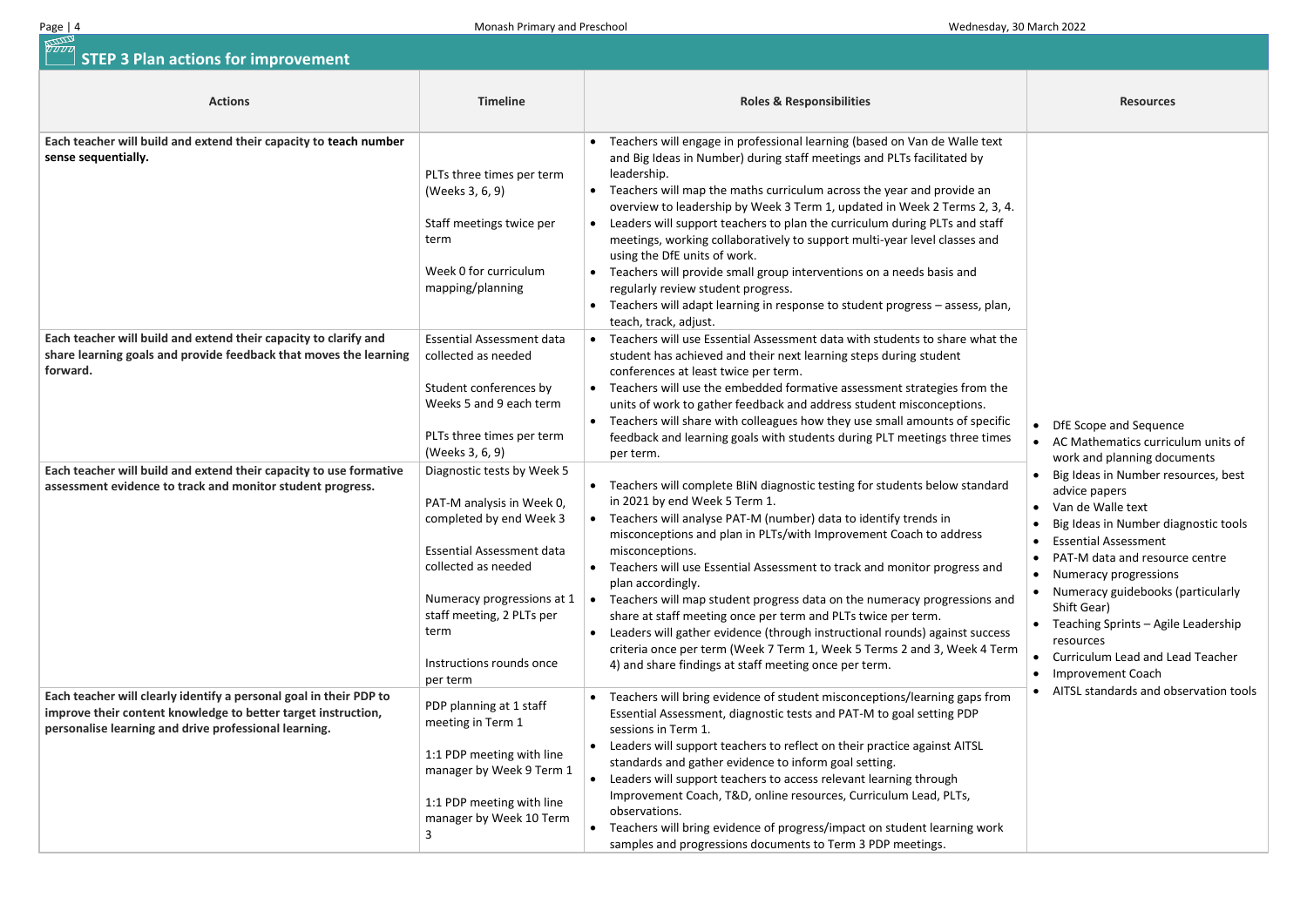| $\textcircled{S}$ STEP 1 Analyse and Prioritise                                                                                                                                                                                                                                                                                                                                                                                                                                                                     |                                           |                                                                                                                                                                                                                                                                                                                                                                                                                                                                                                                                                                                                |                                   |
|---------------------------------------------------------------------------------------------------------------------------------------------------------------------------------------------------------------------------------------------------------------------------------------------------------------------------------------------------------------------------------------------------------------------------------------------------------------------------------------------------------------------|-------------------------------------------|------------------------------------------------------------------------------------------------------------------------------------------------------------------------------------------------------------------------------------------------------------------------------------------------------------------------------------------------------------------------------------------------------------------------------------------------------------------------------------------------------------------------------------------------------------------------------------------------|-----------------------------------|
| Goal 2: To increase high level achievement in reading.                                                                                                                                                                                                                                                                                                                                                                                                                                                              |                                           | <b>ESR Directions:</b><br>Ensure collective staff understanding and consistent im<br>$\bullet$<br>practice, by strengthening processes which strategically<br>evaluate and review the improvement agenda.<br>Ensure daily intellectual stretch and challenge for all stu<br>implement consistent and effective pedagogical practic<br>student progress, to design and deliver differentiated le<br>Strengthen student agency, by building teachers' skills i<br>$\bullet$<br>assessment and feedback with students, in order for th<br>SMARTAR learning goals, as self-drivers in their own im |                                   |
| <b>Target 2022:</b><br>• Year 1: 10 of 15 (67%) achieve high level (30+) in Year 1 phonics<br>screening.<br>Year 2: 8/11 (73%) achieve high level reading as measured by<br>Running Record levels (26+ comprehension).<br>Year 3: 7/12 (58%) achieve high band NAPLAN.<br>$\bullet$<br>Year 4: 11/20 (55%) achieve high level reading as measured by<br>PAT-R (112+).<br>Year 5: 3/11 (27%) achieve high band NAPLAN.<br>$\bullet$<br>Year 6: 11/15 (73%) achieve high level reading as measure by<br>PAT-R (120+). | 2023:<br>Click or tap here to enter text. |                                                                                                                                                                                                                                                                                                                                                                                                                                                                                                                                                                                                | 2024:<br>Click or tap here to ent |

- **When we talk with students, they will explain what they have learned and their next learning steps (achievement and progress), using evidence from work samples and teacher feedback.**
- **When we talk with students and observe them reading, they will:**
	- o **Rec – use comprehension strategies to understand and discuss texts that are listened to, viewed or read independently.**
	- Year 1 use comprehension strategies to build literal and inferred meaning about key events, ideas, and information in high quality texts; listen to, view and read texts by drawing on growing knowledge of **context, text structures and language features.**
	- Year 2 use comprehension strategies to build literal and inferred meaning and begin to analyse high quality texts; draw on growing knowledge of context, language visual features, and print and multimodal **text structures.**
	- Year 3 use comprehension strategies to build literal and inferred meaning and begin to evaluate high quality texts; draw on growing knowledge of context, text structures and language features.
	- o **Year 4 – use comprehension strategies to build literal and inferred meaning to expand content knowledge; integrate and link ideas, and analyse and evaluate high quality texts.**
	- o **Year 5 – use comprehension strategies to analyse information, integrating and linking ideas from a variety of high quality print and digital resources.**
	- Year 6 use comprehension strategies to interpret and analyse information ideas; compare content from a variety of high quality textual sources including media and digital texts.

Iplementation of the identified challenges of y and continuously connect, drive, monitor,

udents by strengthening teachers' capacity to ce, including tracking and monitoring individual earning.

in regularly sharing learning progressions, em to benchmark their learning and set nprovement.

er text.

#### **STEP 2 Challenge of practice**

#### **Challenge of Practice:**

**If we rigorously implement the Australian Curriculum (English) with a focus on developing comprehension through Question, Answer, Relationship (QAR), we will increase high level achievement in reading.** 

**Student Success Criteria** (what students know, do, and understand):